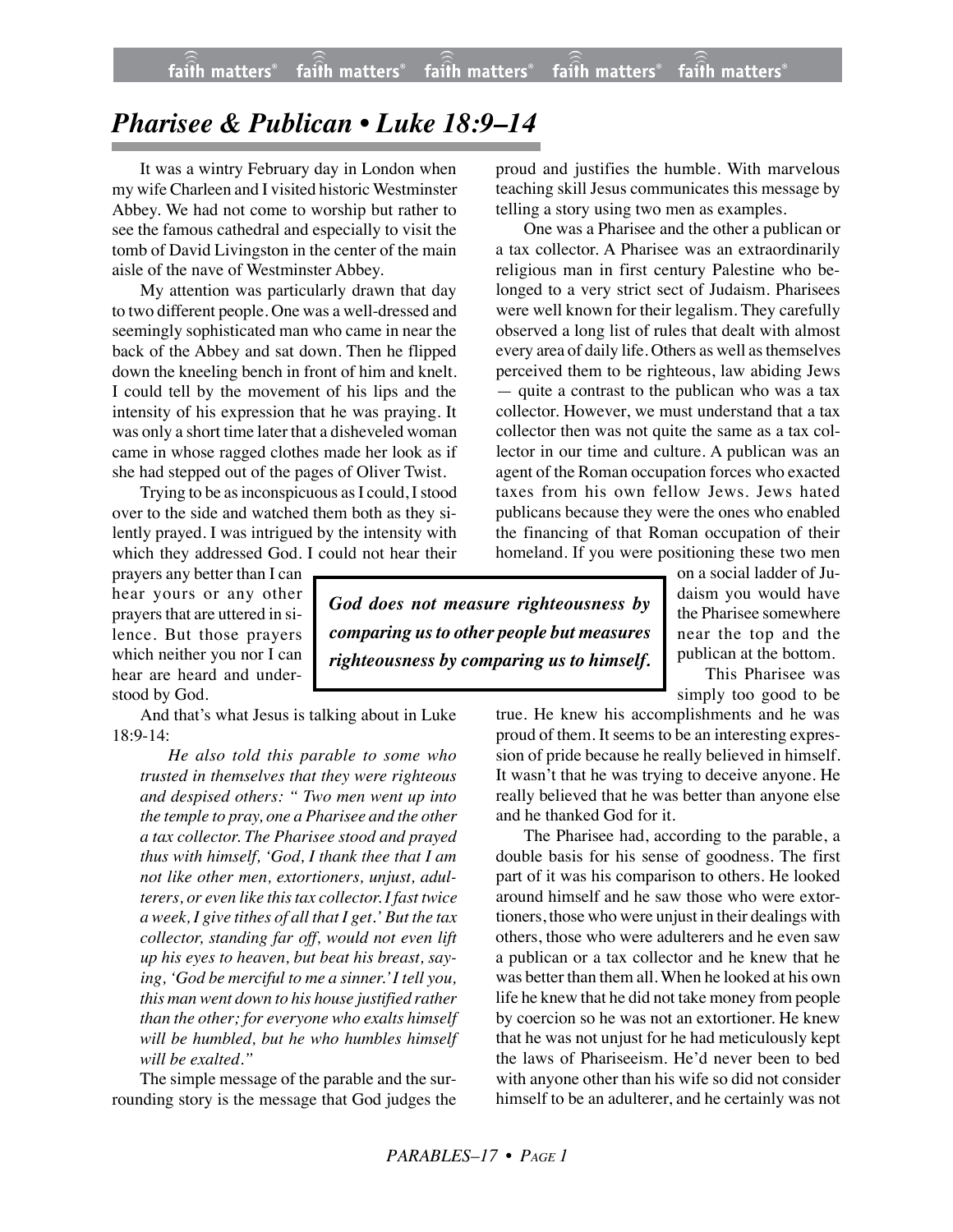taking tax money from his fellow Jews to fund the Roman occupation. So compared to everyone else the conclusion seemed obvious to him — he was better than all those around him. But that was not the only basis for his self-appraisal of goodness. He also was proud of his extraordinary religious behavior.

In those days Pharisees were known to fast twice a week, although the Old Testament law indicated that there was only one required fast in all the 365 days of the year — the Day of Atonement. Pharisees chose to fast every Monday and every Thursday. Those days are of particular interest because those were the market days in Jerusalem. If there were any days of the seven in which someone fasting would stand out either by appearance or behavior it was surely those days.

But it was not just a matter of what he didn't do, it was also a matter of what he did do. He had chosen to tithe everything, even though the Old Testament law only required that he give a tithe (or ten per cent) of farming produce. This man was the type of individual who kept meticulous track of all sources of income and tithed everything. He's the kind of person who, if he got twenty dollars from his mother for his birthday, would give two dollars extra the next time he came to the temple. However, I sense very little hypocrisy in this man in this parable. He really believed that he was better than others.

But he was also a man of prayer. So we must not write him off as someone who was religiously insensitive. We also have to carefully analyze the words that he spoke. He expressed gratitude to God for the way he was and for all that he had. I suppose that if there had been a Gallup poll in Jerusalem that year most people would have agreed with the Pharisee's self-assessment. He would have gotten one of the highest ratings on the "goodness scale."

But he was too good to be true. His goodness may have been evident to him and to those who saw him, but not to God. All of this supposed goodness did not impress God in the least.

In verse 9 Luke concisely explains why Jesus told the parable. Jesus told this parable *to some who trusted in themselves that they were righteous and despised others*. In fact, God's truth was that this Pharisee wasn't even praying to God. Verse 11 tells us that *the Pharisee stood and prayed thus with himself*. I cannot think of a harsher indictment upon religious persons than to say that when you pray in all of your fervency the only one who hears it is you. God's truth was that this Pharisee was not righteous at all because he was measuring by the wrong standard.

God does not measure righteousness by comparing us to other people but measures righteousness by comparing us to himself. He does not rate us on what we have done but on what he has done for us. The result is eternally different.

Scotsman William Barclay wrote of a trip that he took from his native Scotland down into England by train. As the train passed through the Yorkshire moors he was impressed by a little whitewashed country cottage "which seemed to shine with an almost radiant whiteness." He did his business in England and several days later took the return trip by train back to Scotland. In the meantime there had been a heavy snowfall through Yorkshire. The moors that had been brown and green had been turned white by heavy snow. He looked out the window again and saw that same cottage, but this time he wrote, "It's whiteness seemed drab and soiled and almost gray in comparison with the virgin whiteness of the driven snow."

You see it all depends upon that to which we compare. This Pharisee thought that he looked great because he compared himself to extortioners, the unjust, adulterers and tax collectors. But God's truth was that he looked pathetic compared to the righteousness of God.

What a sobering reality. Do we not also compare ourselves primarily to those with whom we compare favorably? Do we not even as Christians look at other people and say, "They read the wrong books, but I read the right books. They pray, but I pray better. They may go to church, but I go to a better church." We make the comparison to make ourselves come out as good as we can be. It's a temptation and a damaging one not just for individuals but for churches as well.

However, we have to understand that Pharisees are not just a first century phenomenon! In different dress and with different titles, Pharisees abound in every generation. Today's Pharisees think or perhaps pray, "God, I thank you that I'm not like other people who take drugs, have AIDS, commit adultery or abuse alcohol. God, I thank you that I have not delved into heresy and false teachings that are not consistent with your word. I thank you, Father,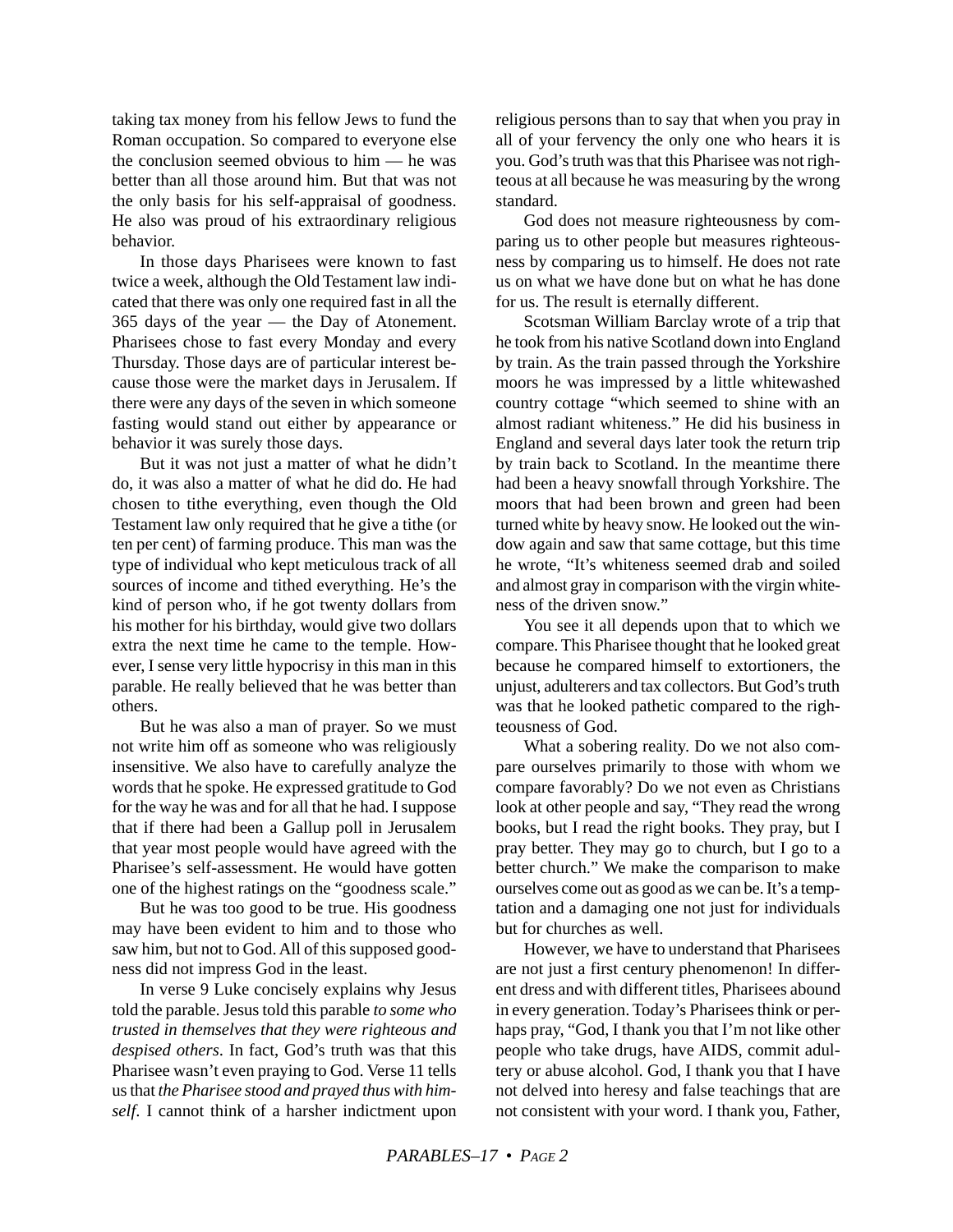that I'm not unjust as I see other people are in their businesses. I thank you that I'm an honest person and I do not do the things that other people do morally or ethically or in business or in religion. I thank you, Lord, that I'm faithful in my church attendance and that I scrupulously read the Bible and faithfully pray. I thank you, God, that I am able to write my check each week to you and to be one of your finest supporters."

In fact, modern Pharisees are seldom hypocrites. For when we say such things I think we believe them. We are proud of who we are and what we are not. We are grateful that we are not like the others. And like the Pharisee of long ago we often pray or think such prayers.

The problem is that such Pharisees are too good to be true — so blinded by pride, deafened by their own perspective, that they cannot hear their own words. I hope not to offend you when I say that I think there is some Pharisee in most of us! We're just not tuned to it.

We have disdain for other people who do not

measure up to the standards that we have claimed for ourselves and that we have imposed upon other people. Yet, tragically we are so of-

ten like the Pharisee in the parable that we cannot see our pride nor hear our self- righteousness. And so Jesus gives us the example of the Pharisee who was too good to be true.

The contrasting example in the parable is the publican who was too true to be good. He was in fact a man who was ruthlessly honest. He was a sinner and he knew it. He reflected his painful honesty in everything from his posture and gestures to his words. As I read his story in this little parable I cannot help but be amazed that he was at the temple for that is not where one would expect to find a publican.

Publicans were not religious people. They were essentially rejected from the religious and cultural community of their day. And so I have to assume that something out of the ordinary had happened that drew him to the temple that day to pray.

This week, as some of you know from reading Wooddale publications, we have a church consultant and author visiting with us. In one of his books he talks about people who have been faithful in church attendance who then become irregular in their attendance, or those who have been quite irregular who suddenly begin to show up for worship services on a weekly basis or become involved even more deeply in the life of the church. He says that almost always it is an indication that there has been some traumatic change in that individual's personal life. It's a turning point one-way or the other.

I suspect the same thing was true then. The very fact that this publican was there that day at the temple is an indication that perhaps he had lost his job or thought he might. Maybe the Romans had caught him embezzling funds. Or maybe he had discovered a whitened spot on his skin and suspected he might have leprosy. Or maybe he or his wife had had an affair. There was some great change in his life that brought him to God and brought him to the temple to pray.

He came that day knowing that he was a sinner. You could tell it just by looking at him even if you couldn't hear his prayer. For in those days Jews prayed differently than we often think of prayer to-

*What he actually prayed was, "God, be merciful to me the sinner."*

day — unlike the pair earlier described in Westminster Abbey who got down on their knees and bowed their heads

and closed their eyes and whispered their utterances. The Jews who came into the temple prayed in a standing position, not with hands folded in front of them but rather with hands uplifted. Not with eyes closed but open and not with heads bowed but raised up toward heaven. I suspect that that is precisely the posture in which the Pharisee prayed but not the publican. The publican had found a place over in a corner of the temple where he would be alone and where God would be the only listener to his prayer. His eyes were closed and his only gesture was to beat his chest in agony over the anguish of what he had to confess. His prayer was simple: "God, be merciful to me a sinner."

I have to tell you that the version of the Bible from which I read did not give a literal translation of the Greek text here. What he actually prayed was, "God, be merciful to me the sinner." He also made a comparison. If you were to ask him how he compared to the Pharisee he would have told you quickly that the Pharisee was the better man. He was the worst sinner of all. He had no hope, no righteousness, no good works — nothing but to come and